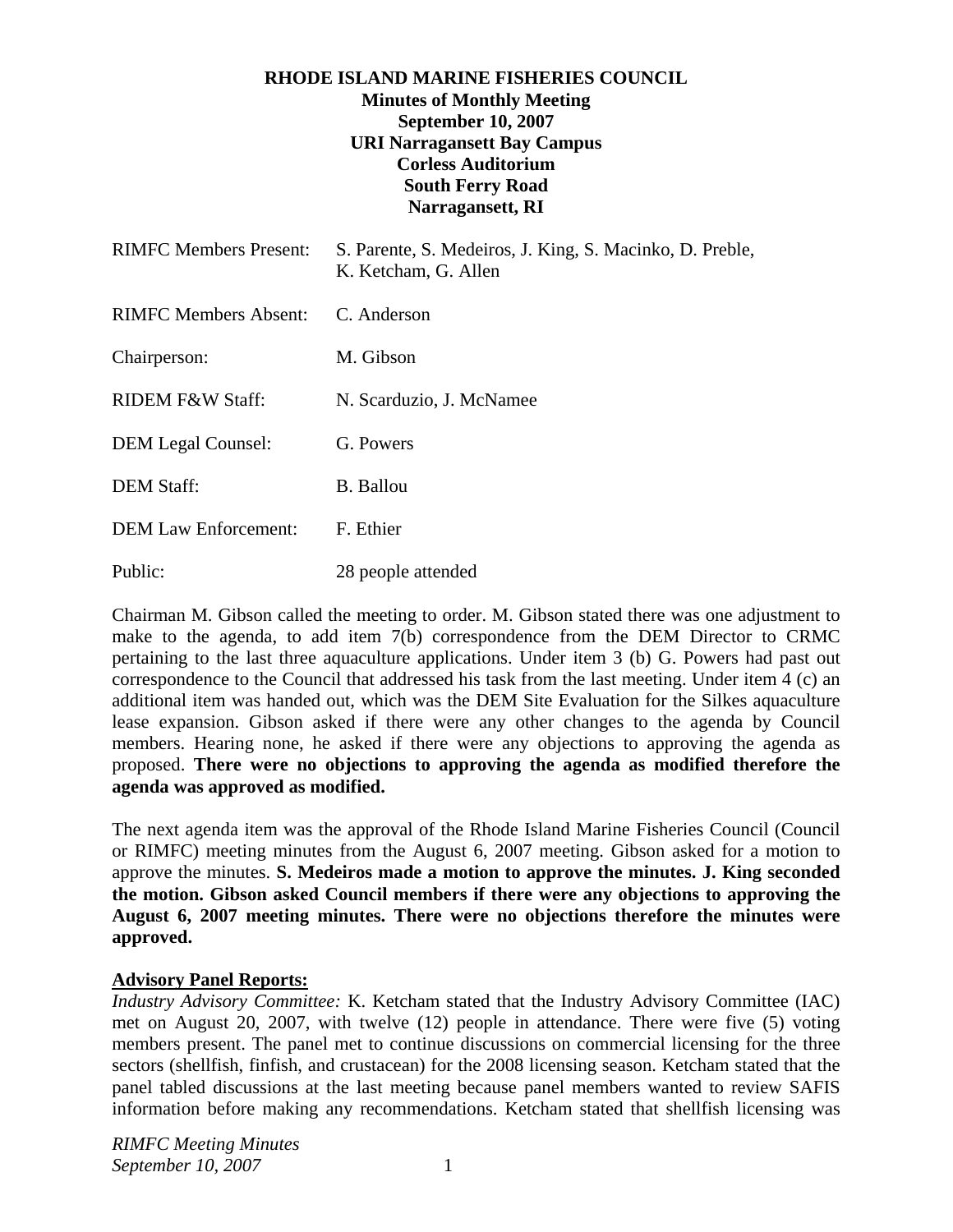discussed first and M. McGiveney made a motion to use a 3:1 ratio between non-renewed principal effort licenses with quahaug endorsements and new licenses available for the 49 principal effort licenses. All panel members were in favor. Ketcham read meeting minutes that indicated that B. Ballou commented that based on the number of non-quahaug endorsements issued and landings data that capping effort on soft shell clams might be necessary. There was discussion about creating a soft shell clam endorsement and grandfathering current non-quahog endorsement license holders as a method to curb increased effort. There were also discussions about adopting a control date and those who buy the non-quahaug endorsement after that date would be given notice that soft shell clams might be removed as an available resource if determined to be overexploited. Discussion ensued regarding license fees.

Ketcham stated that B. Mattiucci made a motion to recommend setting a control date for new licenses. However, T. Platz amended the motion to make the control date as close to the present as reasonable. There was discussion on setting 12/31/07 as a control date, which would allow time for notice to those getting licenses on 1/1/08. Two were in favor of the motion and four opposed. Motion failed.

Ketcham stated that B. Ballou suggested that another option to limit landings might be through reducing possession limits. M. McGiveney made a motion to combine the quahaug and nonquahaug endorsements for principal effort licenses. Four were in favor and two opposed. Motion passed. The Committee agreed that the fee could be determined later.

The Committee then addressed lobster licensing. Ketcham stated that B. Ballou indicated that the transferability plan for lobster pots is still being resolved but will be in place at some time in the future. There was much discussion on whether lobster licenses should be open. There was a motion to recommend opening lobster endorsements. Three were in favor while three were opposed.

The Committee then discussed finfish licensing. Based on reductions in commercial quotas for many species next year the Committee agreed that new finfish endorsements should not be made available in 2008. There was discussion on ways to allow those with a CFL with a non-restricted finfish endorsement to upgrade to a restrictive endorsement. One suggestion was to allow those that are actively fishing to upgrade after some specific number of years. The Committee agreed to recommend status quo and not allow new restrictive finfish endorsements in 2008.

# **New Business:**

*Update on meetings regarding comprehensive aquaculture plan (8/9)*: D. Alves asked if everyone was at the last meeting. For the two individuals who were not present at the last meeting D. Alves provided them with a handout, which was an accumulation of letters regarding the Krause aquaculture lease applications, which were solicited and compiled by D. Alves. Alves stated that the last working group meeting was held last month. He indicated that J. King had asked M. Higgins, Roger Williams Law School, to talk to the group about the social side of aquaculture. He sated that the biggest thing was money, which they will be looking into. Alves stated that he would look in to bringing in some other people from within state agencies to talk to the group that would not cost them any money.

D. Alves stated that as an attempt to bring in other stakeholders he invited the Director of the Salt Pond Coalition to the last meeting. He also plans to contact and invite someone from the RI Harbor Master Association. As an update, he mentioned that the Regulation sub-committee had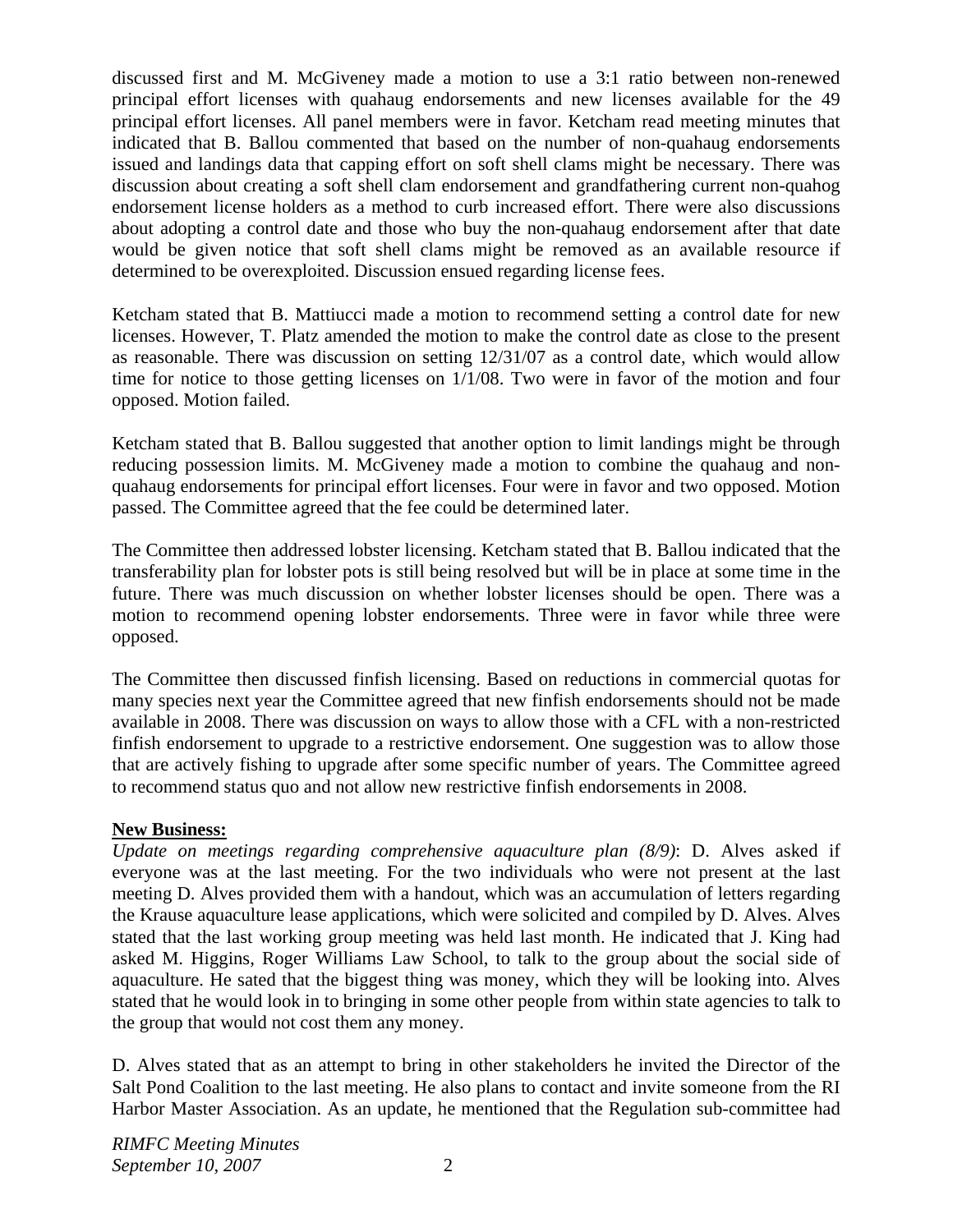met and reviewed the regulations and statutes. The sub-committee suggested that the CRMC aquaculture application and instructions be revised for uniformity. They will meet again at a later date after the working group starts to put a plan together. The Biological sub-committee noted the need to focus on the ponds. He stated there were discussions about expanding the biosecurity board to advise all natural resource agencies and programs on disease issues. Alves stated that the fisheries interaction sub-committee met in July and had scheduled meetings with all the major stakeholder groups. Alves indicated that after they have met with all groups they would provide written recommendations at the end of this month. He stated that the last meeting they had was at Kettle Pond and no one showed up. D. Alves indicated that the next meeting of the working group is scheduled for Thursday, Sept. 13, 2007 and the biological subcommittee will be presenting information at that time.

K. Ketcham asked D. Alves if he had followed up with the CRMC legal department on his question from last time regarding what conditions could a person's lease be revoked. D. Alves stated that there were a number of provisions stated in the CRMC program but he knew that a lease could be revoked if it was not being used; it has to be actively farmed. He stated that if the lease was in disrepair or a navigation hazard the lease could be rescinded. If it is in the state's best interest the lease could be revoked. Alves indicated those were the cases where a lease could be revoked.

# *Legal interpretation of Chapter 20-3 regarding aquaculture application*:

M. Gibson stated that he asked DEM legal council to provide guidance to the Council as to the Council's responsibility in advising CRMC on aquaculture leases. He stated that G. Powers had provided a response. Gibson indicated that the Council has a narrower scope of review, which might be considered by the Director. Gibson stated that according to G. Powers's findings the Council is to give advice on adverse effects on marine life and impacts to fisheries of the state.

G. Powers stated that pursuant to RI General Laws 20-10-5 the specific statutory instruction is to ensure that CRMC is provided with an opinion so that no application is approved prior to CRMC's consideration of the recommendation of the RIMFC as to whether the aquaculture activities proposed in the application are consistent with competing uses engaged in the exploitation of the marine fisheries. He indicated that this was a very narrow scope of review by the RIMFC. Powers stated that the Director provides a second layer of considerations and recommendations to CRMC.

M. McGiveney asked to clarify his understanding. He asked that if the RIMFC does not vote on an application, for whatever reason, does that mean it can not go forward and be voted on by CRMC or is it CRMC's decision whether they go forward with it or not. G. Powers referred to section (b) of 20-10-5, which provides that no application shall be approved by CRMC or a permit granted prior to the consideration of the recommendations of both the Director and the RIMFC. M. Gibson stated that the Council has an obligation to review applications and make recommendations; the Council cannot be silent on them. Gibson added that the Council's action to deny approval of an application based on lack of a long term comprehensive aquaculture plan meets that test. Gibson indicated that the Council was not silent, the Council made a recommendation in the form of recommending the development of a working group and development of a long term plan.

S. DiPetrillo asked if CRMC had to abide by a negative recommendation from the RIMFC, or could CRMC move forward on an application anyway. M. Gibson indicated that he was not in a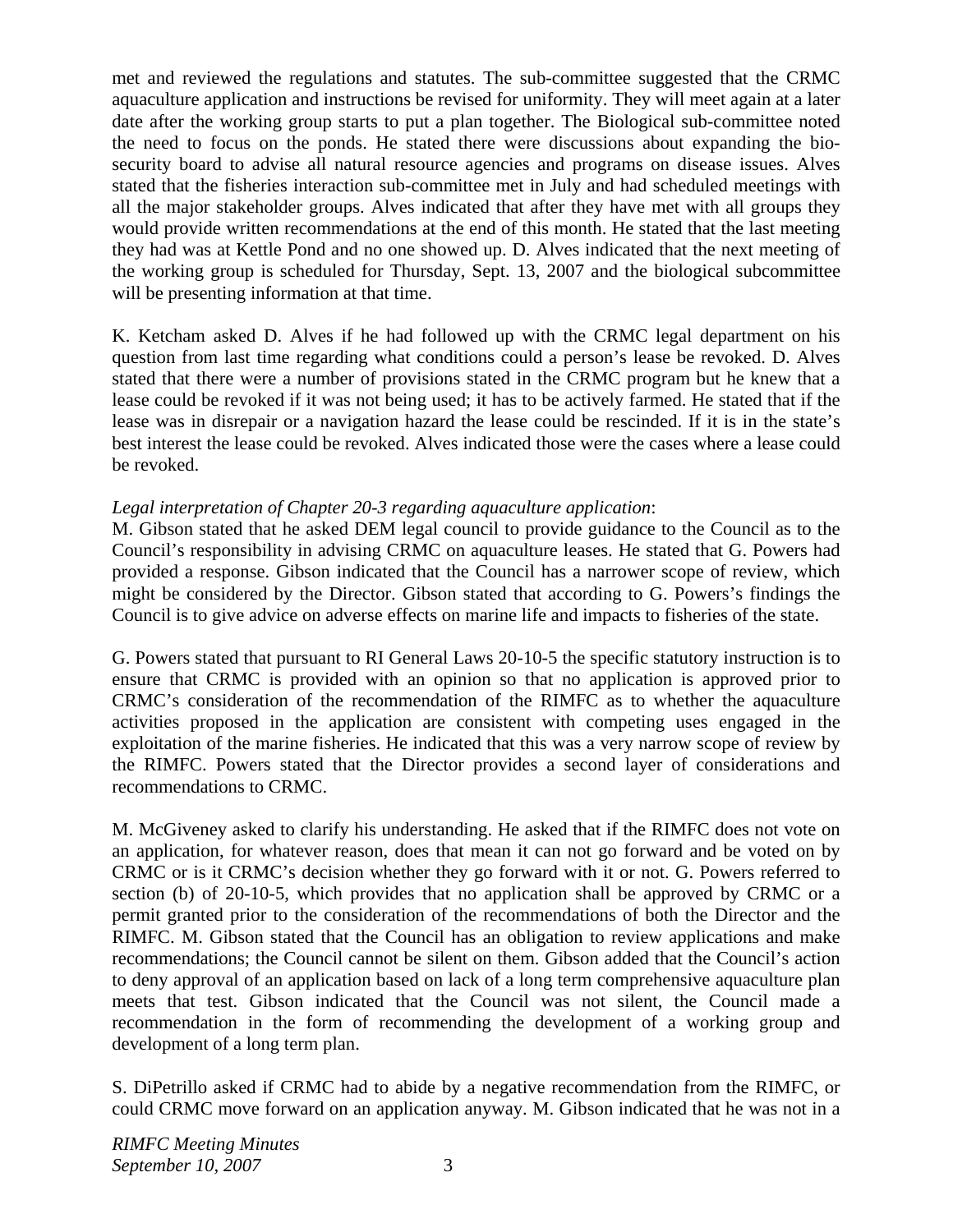position to give advice on how CRMC would handle an application. D. Alves stated that his program had to consider the advice given by the RIMFC and by the DEM Director.

D. Preble asked a hypothetical question. He asked if CRMC went ahead and approved an application after a negative finding from RIMFC, would that constitute an actionable item for someone who was an affected abutting property owner. G. Powers indicated that CRMC is required to consider the recommendation and in the example given, it would appear that there might be a claim if CRMC failed to adequately consider the recommendation without further investigation. Powers stated that this is just a hypothetical situation and we are not giving any foundation for our opinion, just generalities.

#### *Council recommendations on Silkes aquaculture application 2000-11-058*:

M. Gibson stated that Council members had the application proposal in their packets, which included a description of the project, map of the area and location of the site. N. Scarduzio gave a summary of the project outlining that this was an existing lease where the applicant already had 15 acres and was requesting an additional 5 acres. She indicated that enclosed in the packet was a letter of response from the Division of Fish and Wildlife indicating that the Division still has concerns about the impacts of aquaculture expansion with out a long-term plan being in place.

M. Gibson asked Council members if they had any questions. Gibson indicated that this was a new application relative to the bundle of applications submitted at the beginning of the year. S. Medeiros stated that it was unusual that the site evaluation findings indicated that there were potential conflicts, site evaluations are normally more generic.

D. Alves asked what the SAP had to say about the lease. J. King stated that he had spoken with SAP members and solicited their input. They had no position based on the fact that no one shellfished in the area because of the depth of the water. It was too deep for bullraking. The shellfish association had no concerns. M. Gibson stated that it was his understanding that the potential for commercial interaction was not related to shellfish. D. Alves stated that he had sent a notice to R. Wallace a commercial lobsterman in that area. Alves also indicated that when this site was first permitted there was an agreement with the lease owner and the fishermen that they could still fish on the site and set traps (conch traps, lobster traps). They were asked to set single traps not trawls and if a trap was stuck in the aquaculture gear, to let the aquaculture lease owner remove the trap so as not to damage the gear. Alves indicated that he was not aware of any problems. Alves agreed that it was difficult to navigate through the site and the normal boater would probably not attempt to enter the area.

B. Silkes wanted to clarify the map that was submitted with the application. He indicated that the dotted outline of the box on the map was actually the site of the former aquaculture site. He was leasing only a portion of that site and his current lease site was marked by the four x's on the map. The five-acre expansion was marked with squares. Silkes also indicated that there was fishing around his farm and with in the farm.

S. Parente asked the applicant if the proposed expansion for 5 acres was drawn to scale on the map. D. Alves stated that he went out to the site and took coordinates, he had not yet charted it, but he did have the positions of the corners. Alves stated that this map does not look that accurate. D. Preble asked Alves if there had been any specific objections to this expansion. Alves stated there had been none. Alves indicated that there had been some concerns from the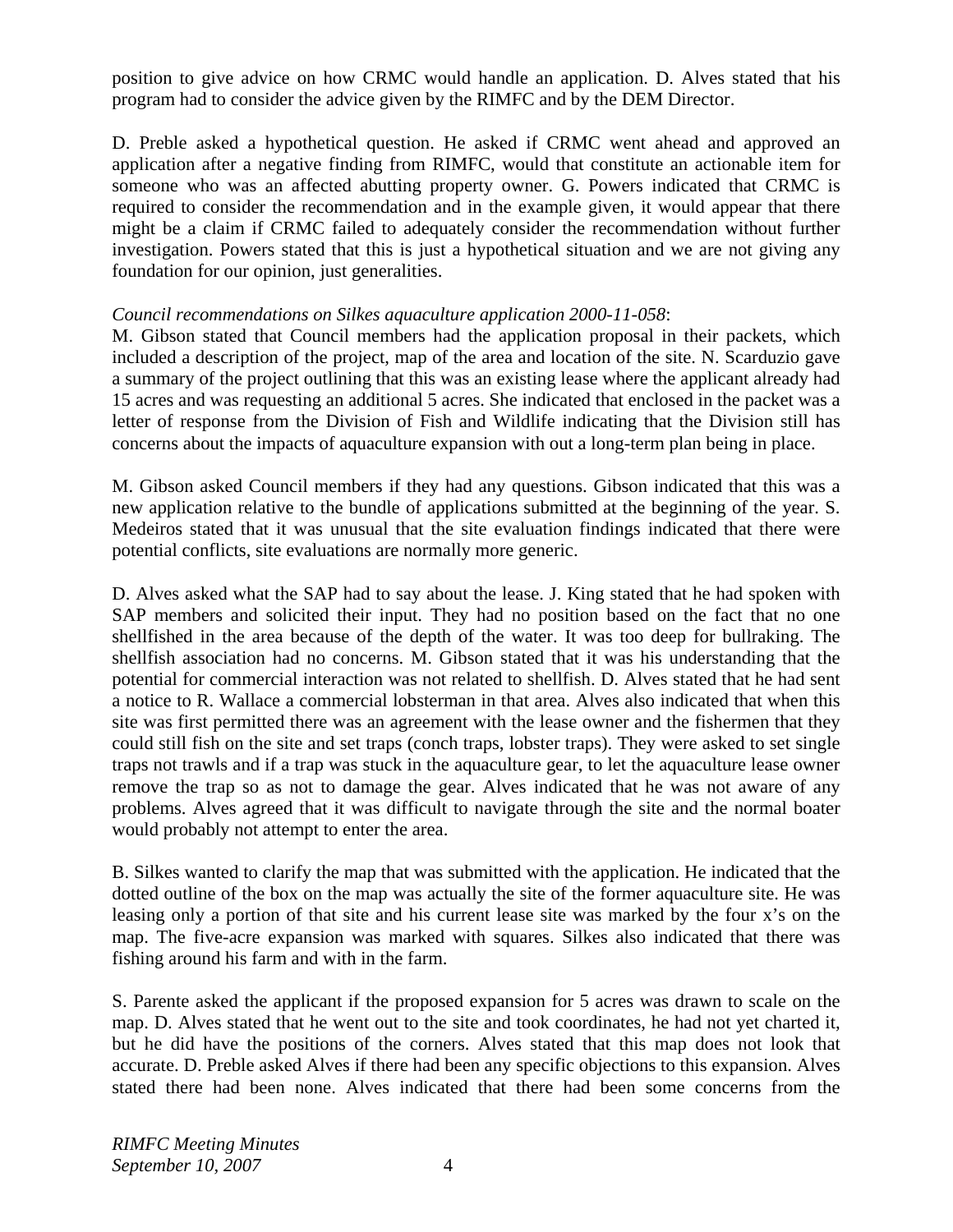Aquidneck Island Planning Commission. They had attended the PD meeting and conveyed their concerns about boating in the area.

G. Allen stated that he went by the site and there seemed to be some order to the site. He observed them pressure washing cages. He stated that as a recreational fisherman and knowing the closeness of the midway pier and seeing the high-flyers cues him to stay away from the area. He indicated he would not attempt to go between these lines and buoys to go fishing. He expressed concern from what Council members were being told and what was shown on the map. The map seemed to indicate a greater area than 5 acres. He stated that he was in agreement with what the Division has stated in their letter to G. Fugate with the recommendation to give the site a five-year lease agreement conditional upon implementation of a comprehensive aquaculture plan. G. Allen stated that from the stand point of fishing he was concerned about how much of the Bay was going to be given up to private use and the exclusion of other people who want to fish. He agreed with the Division recommendation that there be a limit on the lease to a 5-year lease, pending a plan being in place and then extending to a 15-year lease duration after a plan was approved.

D. Alves stated that this could not be done. Alves explained that this aquaculture lease was granted in 2001 and it would expire in 2010, a lease could not be granted for longer than the original permit duration. Alves stated that leases were granted for only 10 years back then.

G. Allen expressed concern about not having something that ties the renewal of the lease conditional upon the implementation of a comprehensive aquaculture plan. M. Gibson commented that it seems that G. Allen would like to make a recommendation that connects to the evolving comprehensive aquaculture plan. M. Gibson stated that if there was Council consensus this could be part of your standard recommendation as other applications come forward during the development of this plan. Gibson stated that the Council could recommend this, however he was uncertain whether CRMC could do this or not. This meets the test of providing advice on an application. CRMC may or may not use the advice.

# **D. Preble made a motion to approve the aquaculture site expansion (CRMC File # 2000-11- 058) with the recommendation that upon the expiration of the lease (in three years) that the renewal of the lease abides by the parameters of the comprehensive aquaculture plan. J. King seconded the motion.**

D. Alves stated that he would hope that all aquaculture lease renewals would have to abide by the comprehensive aquaculture plan.

M. Gibson asked for Council discussion on the motion. G. Allen wanted someone to clarify the submitted map; the map was misleading as to the actual size of the proposed lease expansion. G. Allen stated that the latitude and longitude coordinates do not seem to match up with what is being proposed it looked like he is requesting double the size of the current lease not 5 acres.

M. Gibson asked for audience comments.

M. McGiveney stated that his association is echoing the Council as far as not wanting to endorse any leases until a comprehensive aquaculture plan has been completed. He stated that his group is working toward not allowing lease expansions until a lease has been in operation for several years with demonstrated productivity. McGiveney indicated that B. Silkes had been in operation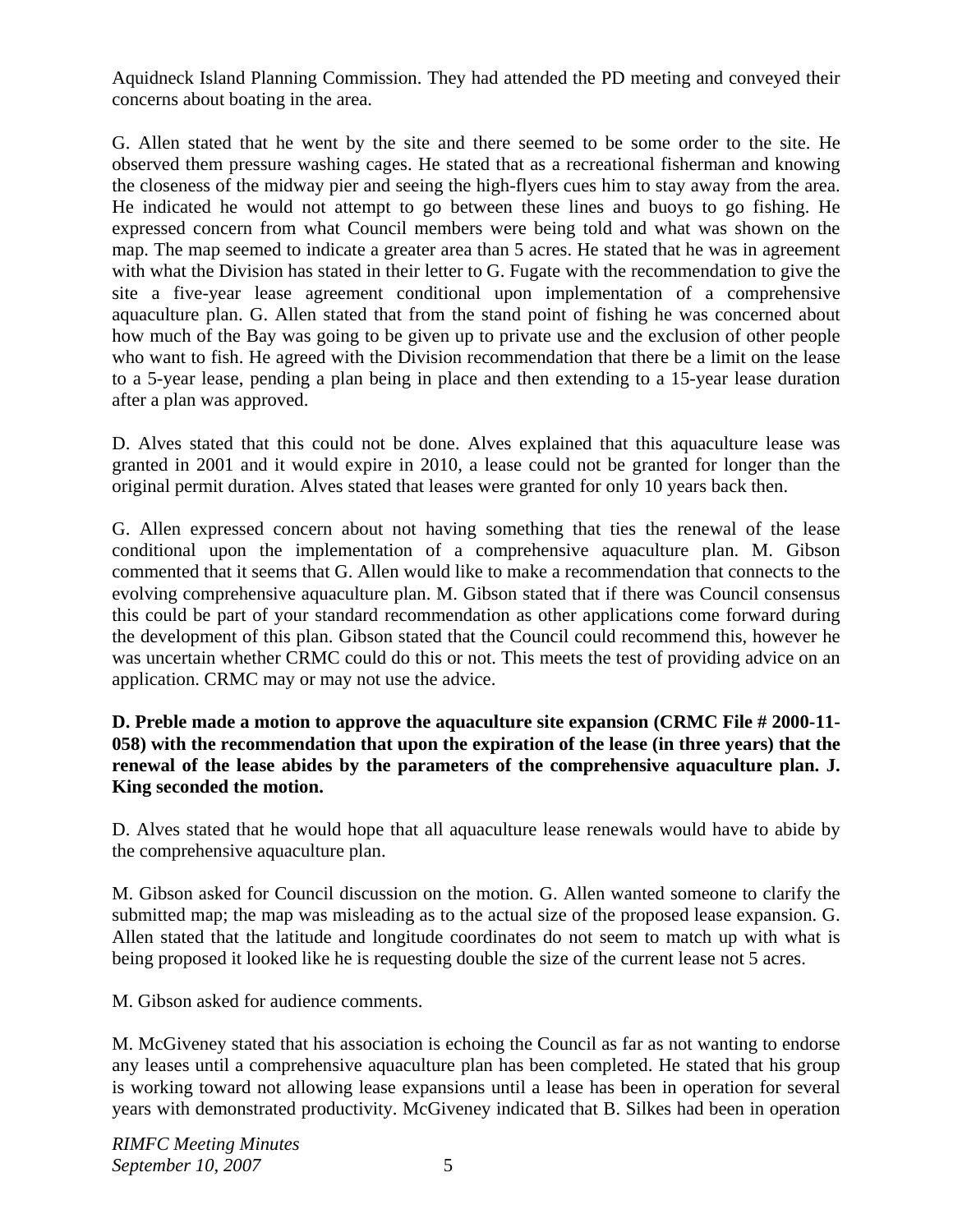since 2001 and McGiveney felt this was important for his group to be able to recommend favorably any lease expansions.

#### G. Allen asked D. Preble to repeat the motion. **G. Allen requested a friendly amendment to the motion; to add, meet the parameters of the comprehensive aquaculture plan "for the state of RI". D. Preble accepted the friendly amendment.**

M. Gibson asked the Council to vote on the motion. **The motion to approve the Silkes aquaculture site expansion (CRMC File # 2000-11-058) with the recommendation that upon the expiration of the lease (in three years) that the renewal of the lease abide by the parameters of the comprehensive aquaculture plan for the state of RI, passed unanimously.** 

#### *Comprehensive RI fisheries legislation*:

B. Ballou wanted to brief the Council on comprehensive fisheries legislation that the Department may propose and wanted to initiate discussion with the Council. B. Ballou stated that the Department was at the beginning stages of formulating a series of proposals for legislation and hoped to make this topic a regular agenda item for the next couple of Council meetings so that a legislative package could be put together for the 2008 legislative session. He stated that last year there were some ideas that surfaced like increased enforcement provisions, and mandatory observer coverage. He stated that this year the Department wanted to give the Council and the community an early heads up that the Department is prepared to pursue some of these issues. There are technical changes, substantive changes, and some changes that may require discussions about policy. He wanted to let the Council know that the Department was looking at a number of issues and if there were other issues that needed to come forward this would be the time to float ideas and discuss proposals. Ballou wanted to work with the Council and the community to put together a package. He stated that he had a short list of items that he wanted to start to develop further. He would report to the Council on a monthly basis as proposals develop.

G. Allen stated that he spoke with B. Ballou about this issue last year, which had to do with placing observers on small mesh draggers in the Bay to try to get a handle on juvenile by-catch in the Bay in particular winter flounder. He stated that currently if the Division of Fish and Wildlife wanted to put an observer on a vessel the boat does not have to agree to it. G. Allen stated that it was his view that there needed to be some legislation that would give the Division the opportunity to have observers on board vessels to get a handle on the small mesh by-catch issue, if it is an issue. He requested that this be a piece of the legislation to require the draggers in state waters, if asked, to take aboard an observer when asked to do so to gather data to determine small mesh by-catch kill.

M. Gibson asked B. Ballou if he wanted the Council to come up with a list of items or if he was going to present a list of items to the Council. B. Ballou stated that he had a list that he had been putting together and would come back to the Council with that list at the next meeting. Ballou encouraged Council members to contact him directly if they had any other proposals to discuss with him. M. Gibson suggested that Council members could funnel proposals to him in addition to Ballou's list. Gibson suggested at regular working Council sessions the Council could start to work through the list to come up with an agreed upon list endorsed by the Council that they would recommend to the Department. Gibson also suggested that fishermen in the audience funnel ideas to a Council member who could bring them to the table for the next meeting.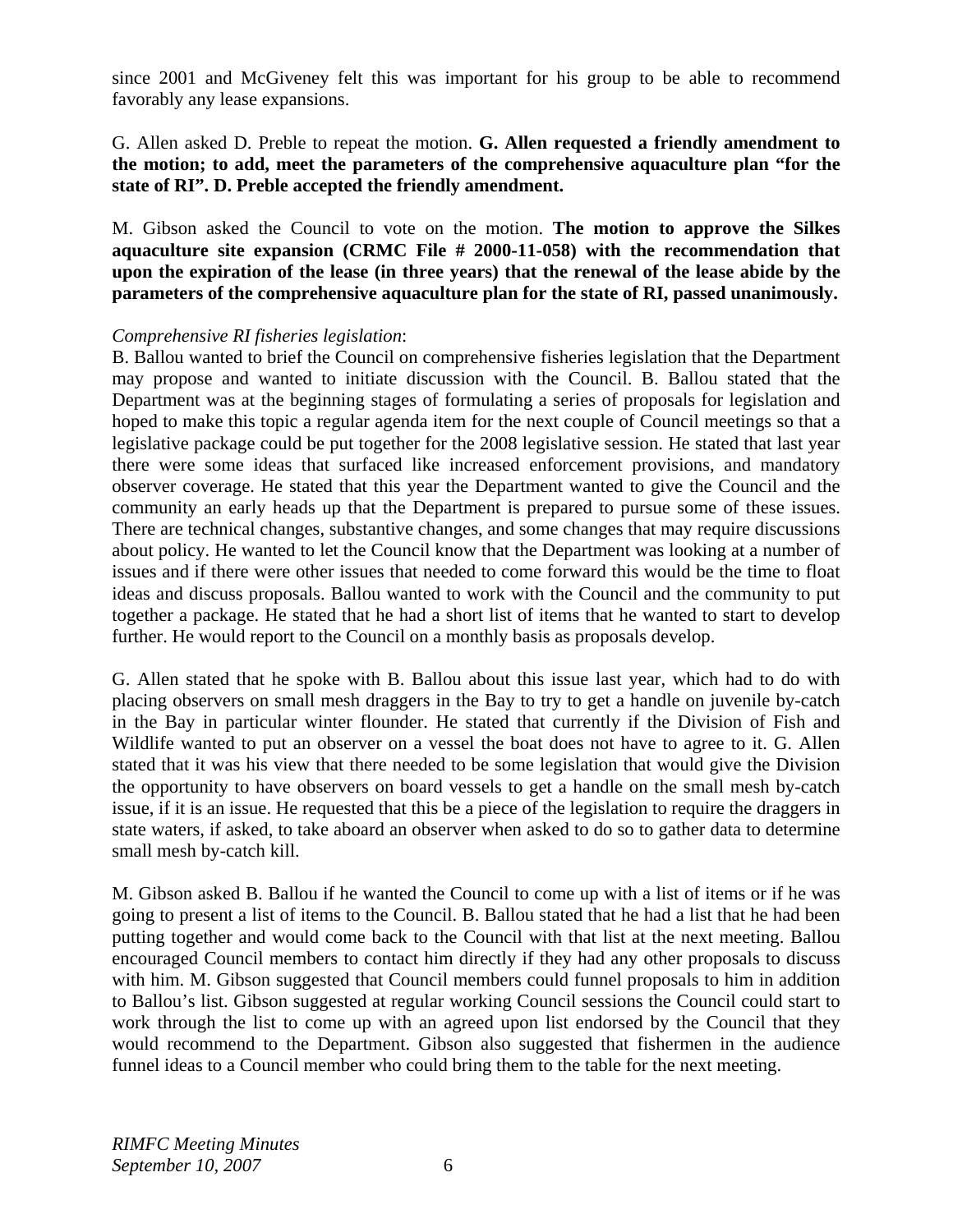D. Preble stated that this Council is required to provide a package every year of any legislative initiatives that the Council thinks should be pursued. He stated that there was only six months to get these proposals together and some of these items need to be reviewed through an AP so he suggested that things needed to get moving quickly. Preble thought by next month there needed to be a complete list formulated.

M. Gibson stated that the course of action would be for B. Ballou to unveil his short list then for the members of the community to give ideas or proposals to Council members and then Council members to forward proposals to Gibson so a list can be generated and discussed at the next Council meeting. Gibson asked if there were any objections from the Council in proceeding in this manner. There were no objections.

# *Review licensing recommendations from IAC meeting*:

M. Gibson indicated to Council members that the Council did not have to render any recommendations on licensing at this meeting since a public hearing has not been held yet. Gibson asked that the Council give the Department guidance on what the public hearing notice should encompass. The public hearing was slated to take place on October 24, 2007. Gibson asked for Council advice.

G. Allen asked K. Ketcham what he thought should go forward since he was chair of the IAC. K. Ketcham stated that one issue that came up last year and again this year was to combine the quahaug and non-quahaug endorsements for the Principal effort license.

B. Ballou stated that this was a perfect example of being a statuary issue and would need legislative change.

K. Ketcham also mentioned that IAC members discussed the opening of lobster licenses, which depends on if the transferability program was going to be in place. He indicated that this should be included in the public hearing document for public comment. K. Ketcham stated that people were also concern about soft shell clams being exploited. He was not sure if this was a legislative item or just a regulatory change. B. Ballou stated that this could be done through a regulatory change. There was also the menhaden issue and herring pair trawl issue, which may be piggy backed with menhaden.

A member from the audience asked what the issues were with soft shell clams. M. Gibson explained some of the issues and mentioned that public comments would be taken at the public hearing on this issue as well.

M McGiveney asked if the Council would be able to take a position on statute changes. M. Gibson explained what would happen and that this Council would take a vote to endorse a set of regulation changes that would be recommended to the Director. M. McGiveney had some additional questions pertaining to the lobster transferability regulations, which were addressed by B. Ballou, and soft shell clams that were addressed by M. Gibson.

J. King explained who had brought forward the soft shell clam issue. King stated there were two shellfishermen who were concerned about the impacts on soft shell clams. They had asked for an increase in the size limit and a reduction to the possession limit for better management of the soft shell clam fishery.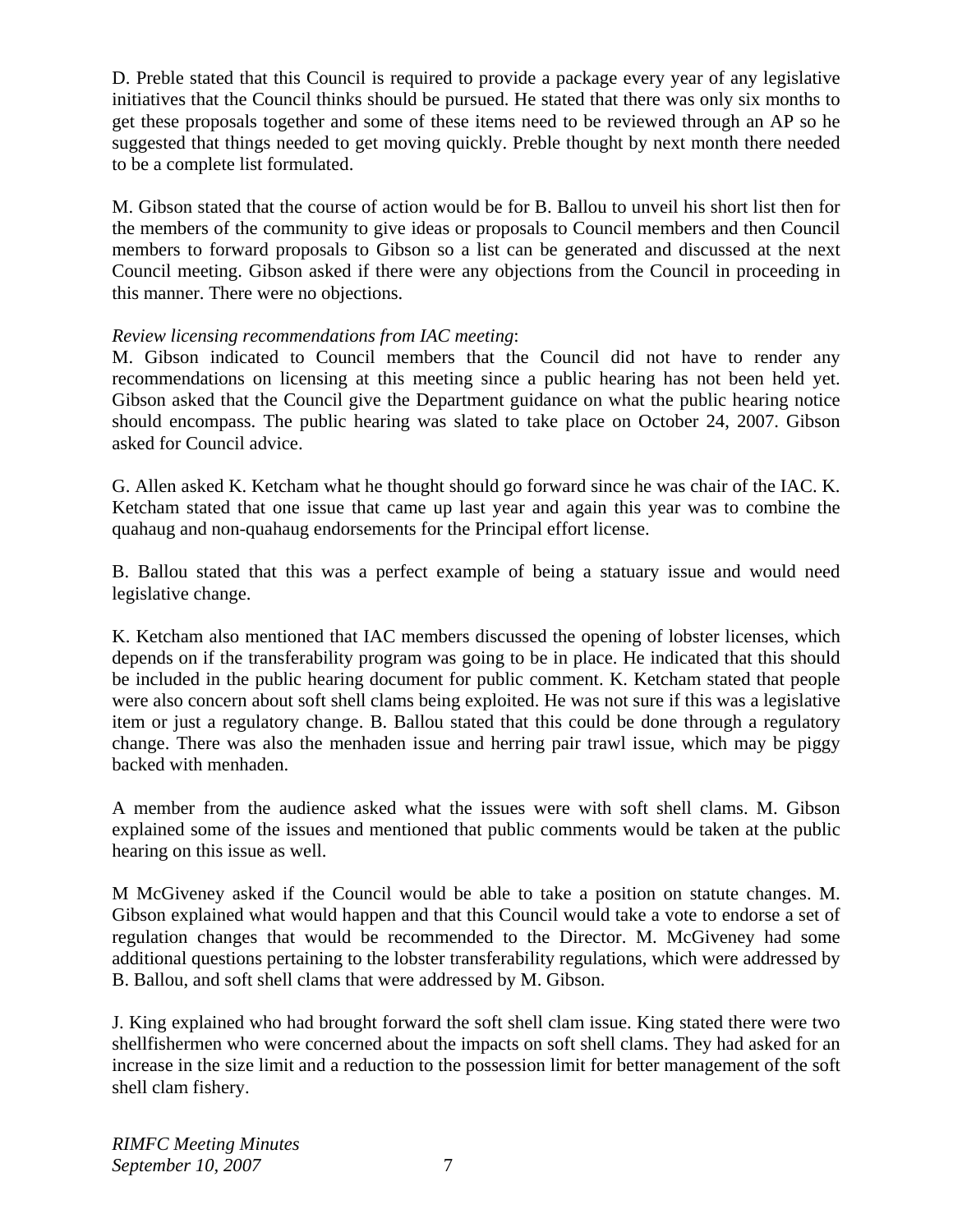M. Gibson asked Council members if they had any other comments for the public hearing document. There were no other comments.

*Public hearing item: Whelk regulations*: M. Gibson summarized the proposal and some of the public comments and indicated that the Council had asked to delay making a decision at the last meeting until further review of the proposal. Gibson indicated that this would be an appropriate time for the Council to formulate recommendations to the Director. Gibson asked Council members how they wanted to proceed.

S. Parente stated that he reviewed the whelk regulation closely and thought there were four items that were extremely important. The first was the elimination of the bait bag requirement. He thought this would be more efficient for the fisherman and would not make an impact in saving the horseshoe crab population. The next item of concern was shellfish closures relative to whelk fishing. Parente wanted to make sure that a shellfish pollution closure would not affect the whelk fishery. The next issue was possession limits vs. pot limits. He felt it should be one or the other. Parente noted that with pot limits the Division would have to issue trap tags and he stated this would be labor intensive for the Division. He stated that possession limits seemed to be less cumbersome, and easier to adjust up or down depending on the resource. The last issue was the seven (7) day tending requirement. Parente noted that some people have a problem with the seven (7) days being too short a period. He stated that he was not a whelk fisherman but did not think there would be any harm in increasing the tending requirement to fifteen (15) days from (7) days. He indicated these were the issues that he thought were apparent from the public hearing with the pollution closure item being the most important to clarify.

M. Gibson asked for other Council comments. There were no other comments. He asked if there was a motion.

**S. Parente made a motion to recommend approval of the whelk regulations with the four adjustments to the items he mentioned. To use a possession limit instead of a trap limit, clarification of shellfish pollution closures to ensure that a shellfish closure will not affect the whelk fishery, elimination of the bait bag requirement, and tending requirements be changed from seven (7) to fifteen (15) days. J. King seconded the motion.** 

M. Gibson asked for Council discussion on the motion. There were no comments. M. Gibson asked for public comments on the motion.

G. Schey commented on the possession limit vs. the pot limit. He was in favor of a pot limit with the use of trap tags. He was in favor of the size limit. He wanted an increase tending requirement to twenty (20) days. Schey wanted to know if DEM Enforcement and Legal Services had weighed in on this regulation.

DEM staff stated that both Enforcement and Legal services had both had an opportunity to review the regulations.

S. Parente asked if F. Ethier was in a position to speak for Enforcement about what the Enforcement Division would like to see in terms of trap tags/ pot limits versus possession limits.

F. Ethier stated that she did not know what the Chief's opinion was on that particular item. She stated that if you were to have a pot limit then you would need to issue trap tags to make it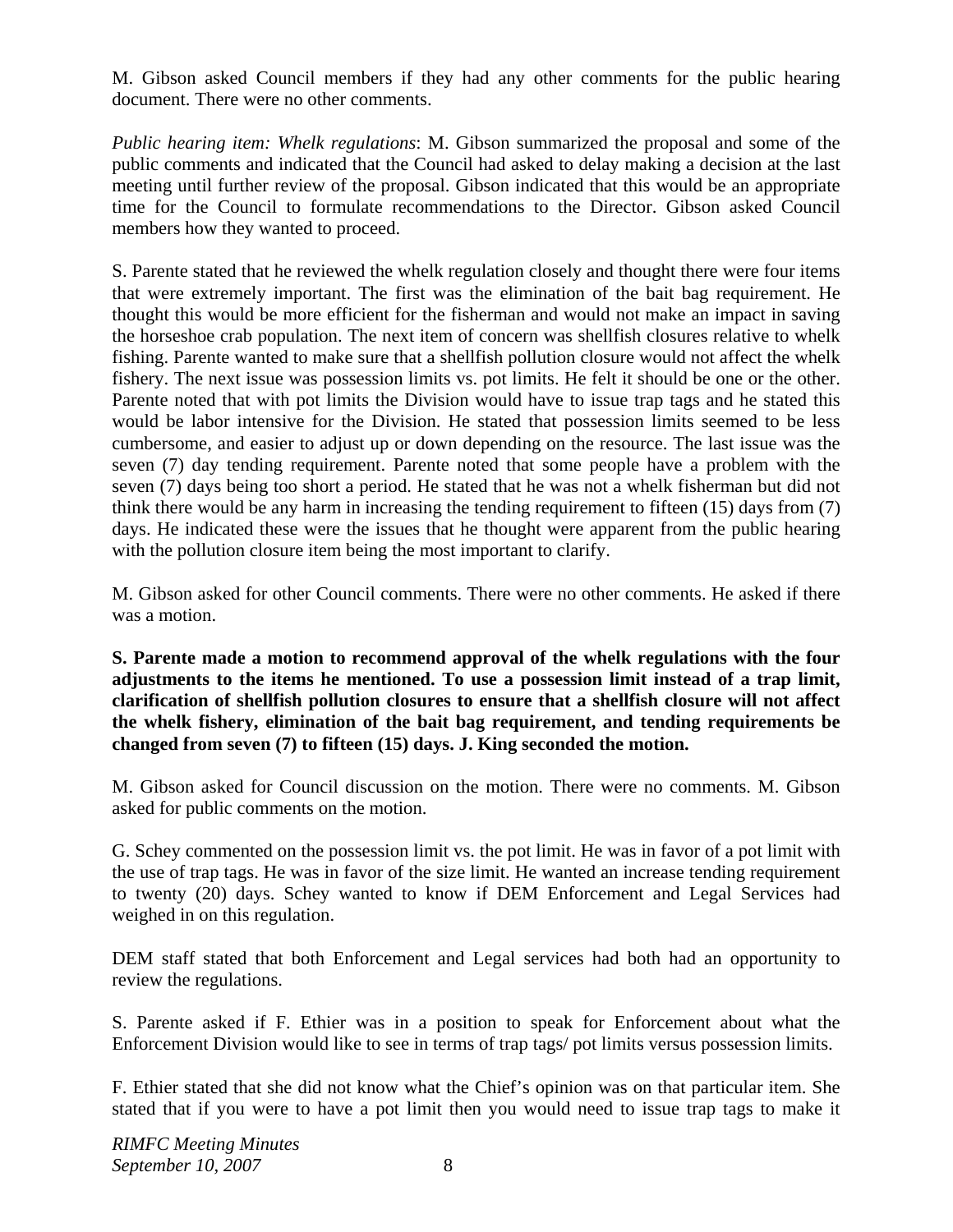enforceable. Ethier also stated that she knew that there were issues with the administration of trap tags associated with the lobster program. She indicated that she could understand G. Schey's concerns about having both a possession limit and a pot limit. If for some reason the fishery went down the competition would change and someone with a larger boat could pull in 500 traps and fish that efficiently in a day and out compete a smaller fisher so it becomes an uneven balance between a smaller boat vs. a larger boat. She stated that she could see his position where he would like both if the fishery suddenly gets a lot of pressure.

S. Parente asked M. Gibson if a trap tag program was doable or not. M. Gibson stated that the Division could not manage the lobster tag program right now. The Division currently has issues with the trap tag provider where they do not manufacture tags correctly. Gibson indicated that the Division had repeated issues where people keep getting incorrect orders, i.e. wrong numbers, wrong colors.

M. Gibson asked if there were any further Council discussions before he took more comments from the audience. Seeing none, Gibson asked for audience comments.

S. Parente (gill-netter) asked for clarification from Council member S. Parente about the numbers of days suggested for a pot tending requirement. S. Parente (gill-netter) stated that he understands on one side there are people who would like to limit the number of pots and the number of conchs you can take with a possession limit. On the other hand, by extending the amount of days for tending you are enabling somebody to fish more pots by extending the amount of days they are obligated to fish. He stated that when he pulled conch pots 2 to 3 days was a set. He claimed, if you waited 15 days, you were out of business. He did not understand why someone would want to wait 15 days to pull his pots. He stated that even if your boat sunk you still get to your pots before 15 days. S. Parente (gill-netter) stated that he did not understand the 15 days and did not support it. He indicated that a person did not need that long a time.

B. Macintosh stated that there are some big changes coming between the COLREGS and the three-mile limit when it comes to traps and pots. He was wondering how the state was going to deal with that when you have to inform fishermen who are participating in those areas in the trap/pot fishery as to the types of lines they have to use etc. He indicated that 15 days was mentioned in the large whale plan.

M. Gibson commented that the requirements for fixed gear relative to the whale plan are evolving and will have unforeseen impacts across a wide range of fisheries and we will have to adapt to those as they come in to place.

B. Macintosh stated that it would be helpful to have all this spelled out in the state regulations as well as the federal regulations.

M. Gibson stated that when we know what all the requirements will be we would have to go back into our regulations and make applicable changes. This Council would have to respond with advice to the Director on a number of fixed gear fisheries.

G. Mataronas wanted to know where all these regulations came from. He suggested these regulations should probably go through industry first.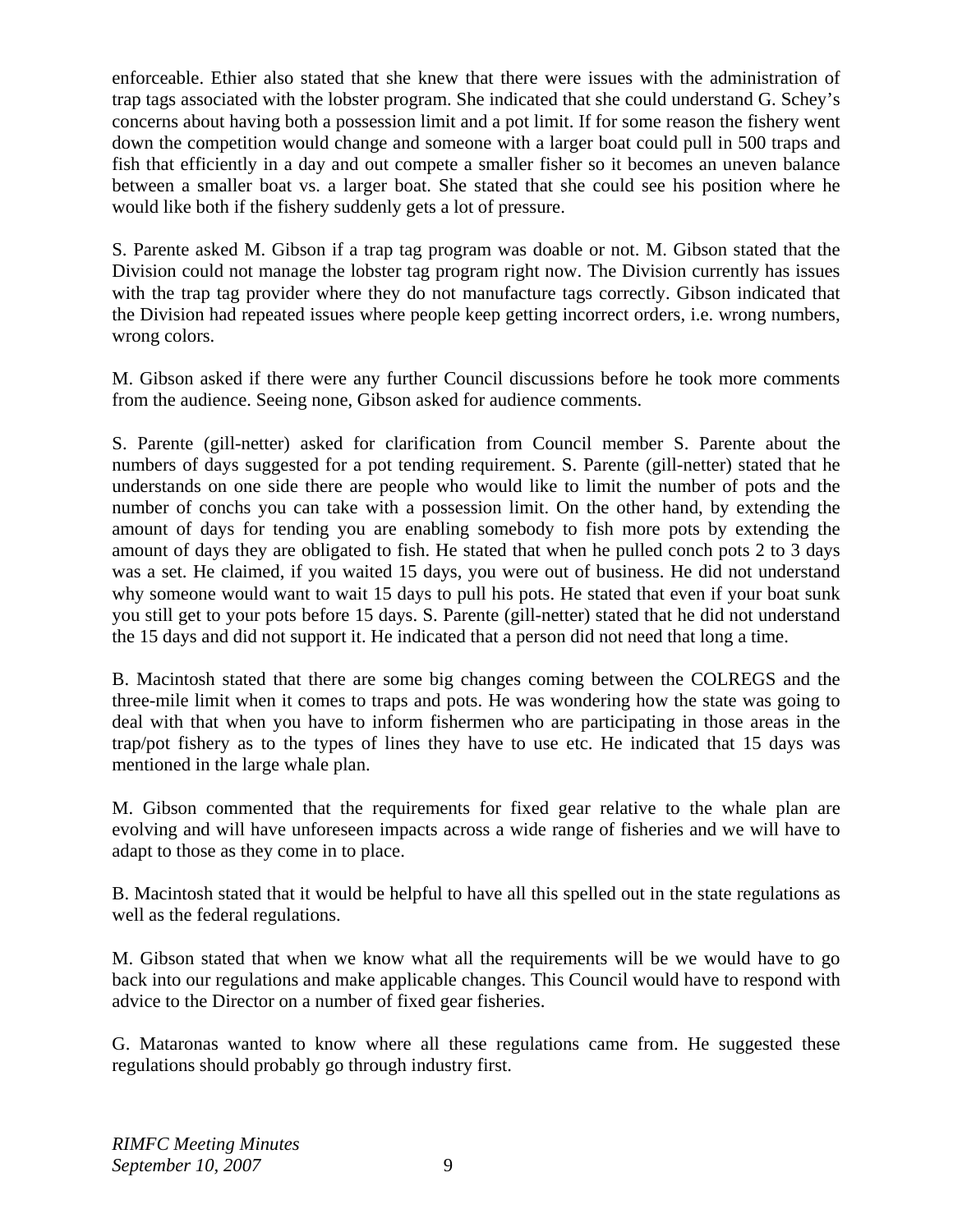M. Gibson explained that these regulations were brought up from industry, fishermen who fish for whelk requested regulations for the whelk fishery. He explained that this body of regulations went through about two workshops and a series of Shellfish Advisory Panel meetings, with input from enforcement and legal services and a public hearing.

M. Gibson asked if there were any further Council discussions on the motion. Hearing none, he asked the Council to vote. There were six (6) in favor of the motion (S. Parente, S. Medeiros, J. King, S. Macinko, D. Preble, K. Ketcham) no objections and one (1) abstaining (G. Allen). **The motion passed to recommend to the Director to approve the whelk regulations with four adjustments. To use a possession limit instead of a trap limit, clarification of shellfish pollution closures to ensure that a shellfish closure will not affect the whelk fishery, elimination of the bait bag requirement, and tending requirement be changed from seven (7) to fifteen (15) days.**

# *Industry gillnet regulations proposal*:

D. Preble stated this item is separate from the previous gillnet issues that recently went to public hearing. Preble stated that he was asked by T. Platz, D. Macintosh, and B. Macintosh if the Council could revisit some of the gillnet regulations. They were interested in setting a limit on the number of nets, from 50 to 60, a limit on the tie down nets of less than 12-inch mesh, and some tag requirements. Preble suggested that this topic should be referred to the IAC for discussion.

M. Gibson stated that if the Council concurs then a draft agenda would have to be created for an IAC meeting to take place. Gibson suggested that he would consult with D. Preble to put an IAC agenda together for approve at the October Council meeting.

G. Duckworth asked if another item could be added to the list, he asked if changing the set duration from 48 to 72 hours could be discussed.

M. Gibson asked G. Duckworth and any other individual to funnel their requests to D. Preble so Preble could formulate a list and get the list to Gibson.

A member of the audience asked if the federally permitted boats were trying to get less number of nets for state permitted boats. M. Gibson stated that he did not know what anyone wanted at this point. Gibson requested people to funnel proposals to D. Preble so an IAC agenda could be created.

# *Approval of SAP agenda*:

J. King indicated that the SAP needed to meet to discuss the openings for Greenwich Bay. King also indicated that he had a scheduling conflict and asked if another Council member could fill in for him until he arrived. He indicated that he would be about one hour late.

M. Gibson stated that this need for a SAP meeting to discuss the Greenwich Bay openings related back to regulations this Council set in to effect a year ago that required this Council to consult with industry and develop a winter schedule for Greenwich Bay shellfishing. There is a regulatory obligation that the Council put in place, so this is an important meeting.

M. McGiveney stated that this is an important meeting and the timing is critical for Greenwich Bay.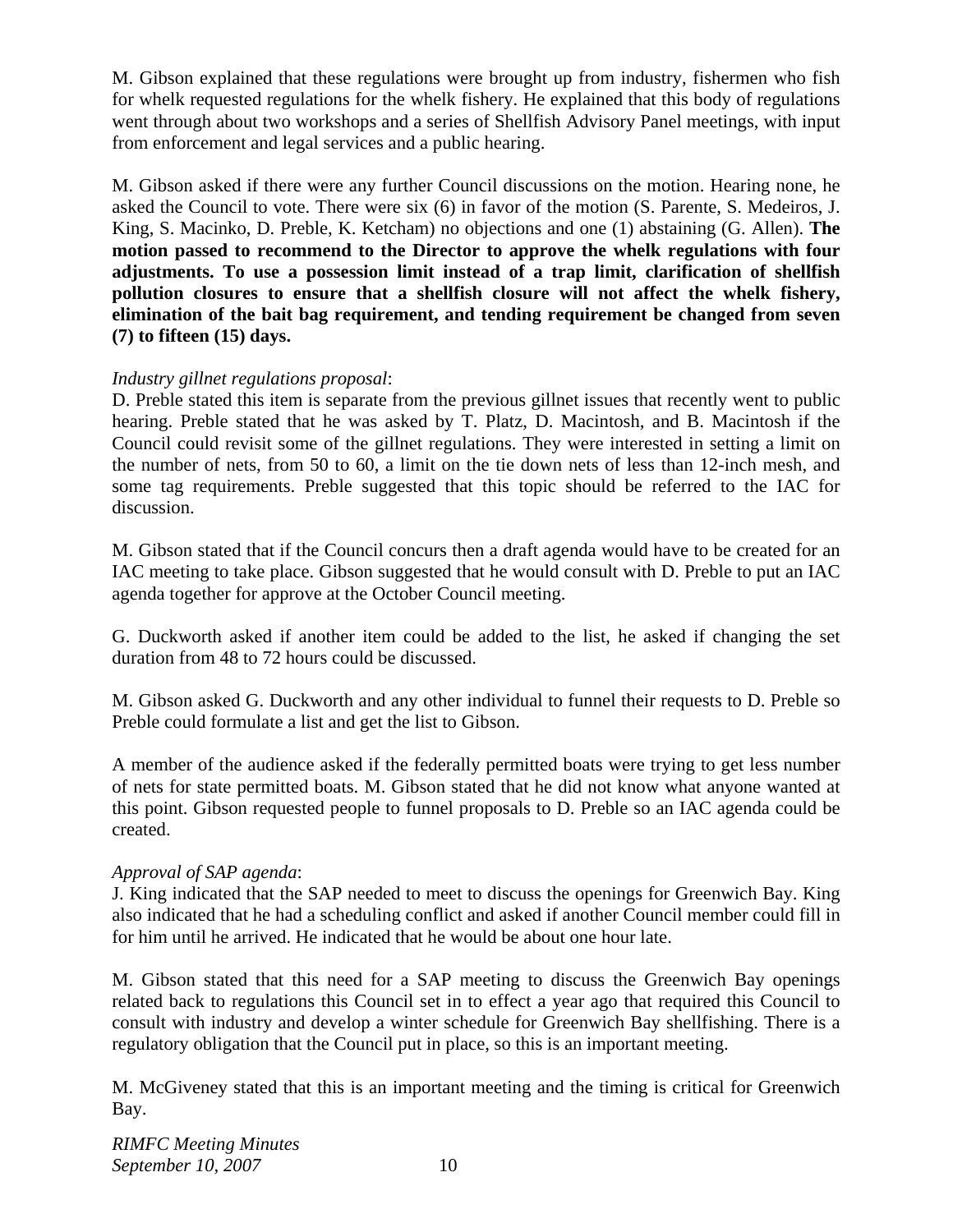S. Parente agreed to Chair the SAP meeting for J. King. The meeting was scheduled for September 12, 2007 at 4:30 PM at Fort Wetherill, Jamestown.

M. Gibson asked if there were any objections from the Council members in proceeding in that manner relative to the SAP agenda. Hearing none, the SAP agenda was approved.

#### **Old Business:**

*Nominations for proposed groundfish advisory panel*: M. Gibson explained that a slate of candidates had been gathered. The nominees have gone through a background check conducted by DEM Enforcement. N. Scarduzio stated the Division had gone through the solicitation process and that candidates were screened by Enforcement. M. Gibson asked for a motion from the Council.

#### **J. King made a motion to appoint these members to the groundfish advisory panel. D. Preble seconded the motion.**

M. Gibson asked for Council discussion on the motion. There was no discussion from the Council. M. Gibson asked for audience comments. There were no comments from the audience.

M. Gibson called a vote to the motion. **The motion to appoint these members to the groundfish advisory panel passed unanimously.**

#### *Discuss adding a slot for dredge/scallop/shellfish to Groundfish AP*:

M. Gibson stated that he had received comments from industry that the Council had neglected to create a slot on the Groundfish AP for scallop fishermen, there seems to be a need for a representative for the scallop fishery. Gibson stated that M. Marchetti had made a case that there were scallops in state waters and they will be fished, so we needed to have a representative representing that fishery.

D. Preble stated that he did not have any objections to this sector being added. He mentioned that scallops are one of the biggest dollar value fisheries in New England.

M. Gibson stated that staff would add this sector to the list and the Division would have to resolicit for this slot. He indicated that the Division would solicit for that particular slot, go through the process again, and bring names forward to this Council for approval. There were no objections from the Council in proceeding in this manner.

#### **Other Business:**

# *Review Revised RIMFC Advisory Panel Application*:

N. Scarduzio explained that due to the new process of submitting applicants to DEM Enforcement for background checks, Enforcement indicated that the application did not capture vital information that they needed in order to conduct background checks. Scarduzio stated that she revised the application to meet the Division of Enforcement requests and to make the application more user friendly. Scarduzio explained that she needed feedback from the Council on the content of the application, if Council members had any comments or changes.

K. Ketcham felt uncomfortable with questions 3 and 4, which inquire about previous violation history. M. Gibson stated that at past Council meetings, the Council had expresses interest in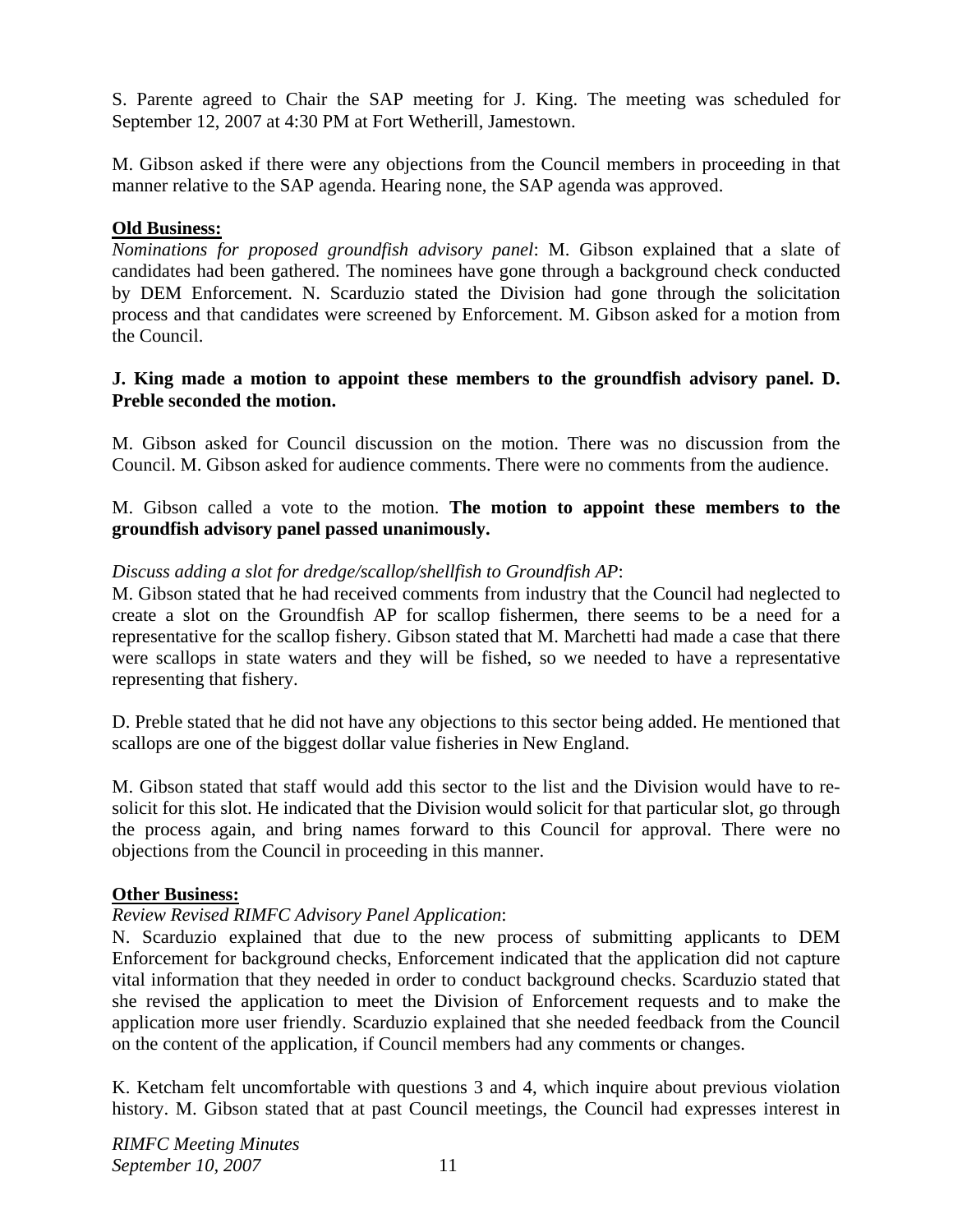only receiving the names of qualified candidates that had been approved by Enforcement. Gibson suggested only providing the names of approved candidates.

J. McNamee stated that what becomes problematic about just getting a name is if the Council is unfamiliar with the person the Council would need some background as to what the individual is doing. He indicated that the reason these were put together is to give some biographical information.

S. Medeiros stated that the form was excellent and that it provided all the information that Council members would need to look at. He stated that the application does not state what the violation history is, the only thing we would see is the response to the question have you been convicted of a violation in the last three years. He indicated that this was fine and it would be something he would want to see.

J. King stated that he would prefer not to see the responses to questions 3 and 4 also. King indicated that he thought it was going to be up to Enforcement to check the background so that Council members would not have to know about violation history.

S. Medeiros then clarified with Council members that if questions 3 and 4 were removed then that would be acceptable.

M Gibson asked Council members if there was a consensus to strike questions 3 and 4 from the application. There were no objections to eliminating questions 3 and 4 from the application. M. Gibson stated that the application might change again pending a civil rights review. He indicated that the Division's federal funds could be conditional on the Division meeting these standards.

# **FYI:**

*Thank you letter to Ed Baker*: M. Gibson informed Council members that staff had helped him draft a thank you letter to Ed Baker on the Council's behalf for his efforts on various advisory panels, as well as on advisory panels for the ASMFC. Gibson indicated that staff was in the process of getting replacements for Mr. Baker on the various panels that he sat on. M. Gibson stated that he had sent a letter to ASMFC to elevate Rick Bellevance to Ed Baker's position as the primary representative.

*Letters from the Director conveying Council's votes on aquaculture applications*: M. Gibson indicated that these letters were copies of the letters from the Director that were sent to CRMC conveying the votes of the Council to CRMC on the last few aquaculture applications.

M Gibson asked if there was any other business to come before the Council.

D. Preble had one additional item that he wanted to acknowledge. He stated that he was recently a subject of an at sea rescue last month. He prefaced his commentary by indicating that we all complain about DEM Enforcement about some of the things, they do or do not do and that he went on to read a letter that he stated he recently sent to Chief S. Hall. D. Preble's letter was a letter of commendation and thanks to Environmental Police Officer Richard Browning for his outstanding performance in a life threatening medical emergency that had saved D. Preble's life. The emergency took place on a fishing vessel over 100 miles off shore where Officer Richard Browning who was off duty on another vessel came to the aid of Preble and took charge of the medical and rescue operation. Officer Browning arranged for a helicopter rescue through the US